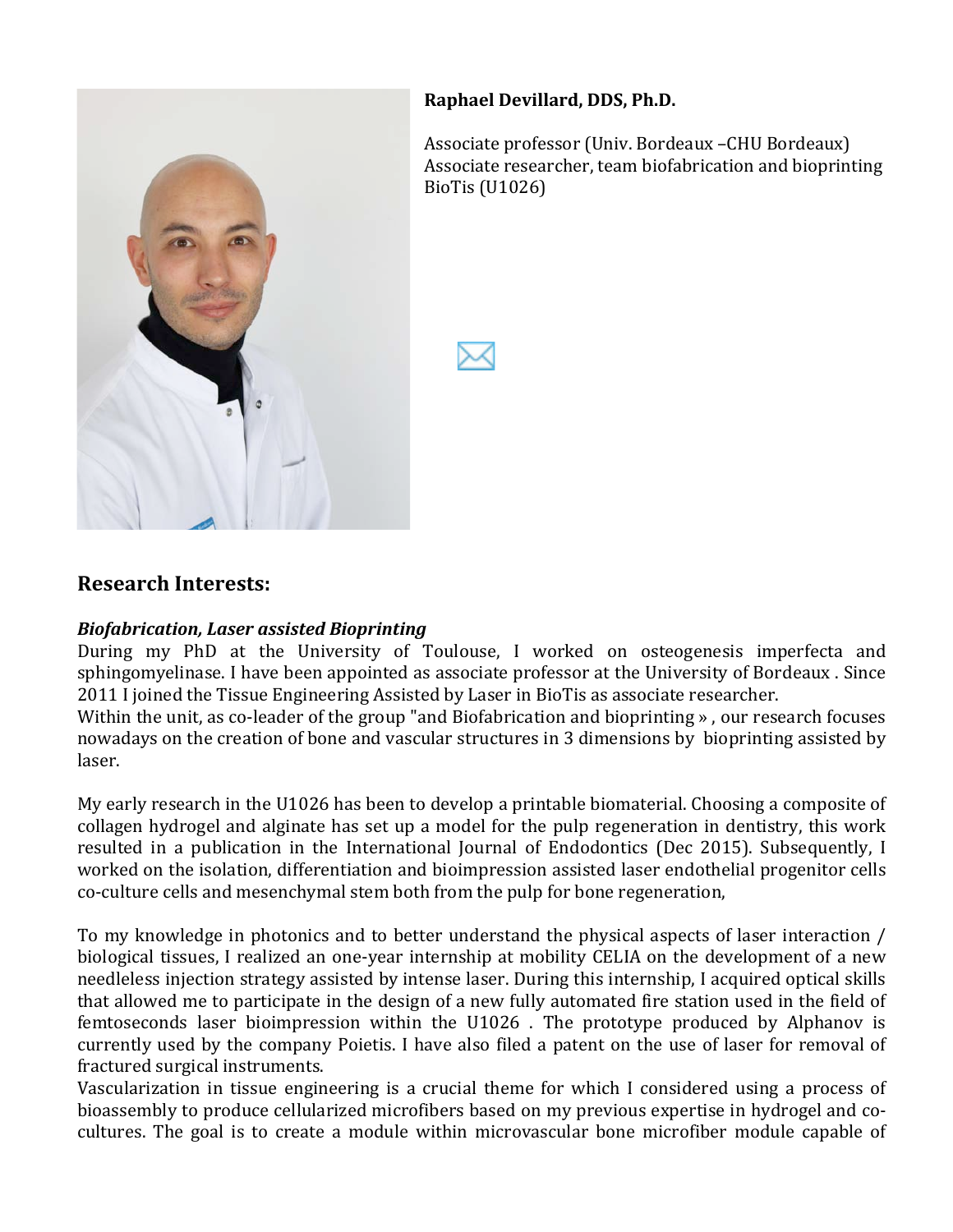connecting in vivo vasculature and thus allow potential implantation of larger volume substitutes. This method has been patented and received the support of Aquitaine Science Transfer for 18 months of maturation by a technician.

In the same vein, optimization of vascularization is under progress but this time using the bioprinting assisted by laser, hydrogels and co-culture, I supervised a student in MSc whose work focused on the laser assisted bioprinting of mesenchymal stem cells and endothelial cells in co-culture for the creation of pseudo capillary network.

Recent advances in the field of tissue engineering, bio-manufacturing is currently exponential progression, including the manufacture of scaffolds for rapid prototyping. These can be custom-made with)internal) and external controlled architecture. The manufacturing process, the resolution of the resulting parts and materials used are varied, but these new methods of manufacturing scaffolds fail to) overcome the limits related to the mass macro porous materials or the problem of limited cells seeding due in the absence of diffusion of nutrients and oxygen. Thus, despite the progress made by rapid prototyping, it has not solved the seeding limits of scaffolds in tissue engineering because the spatial organization of the elements (scaffolds - cells - biomolecules) is not always under control.

The Bordeaux Consortium for Regenerative Medicine has allowed funding for a collaborative project on multimodal biomanufacturing of prevascularized substitutes for the regeneration of hematopoietic nests from human iPS cells. This project proposes, based on preliminary results to promote a multimodal approach biomanufacturing for the production of tissue-engineered products. The substitutes will be generated by successive layers with a bioprinter by extrusion whose funding was obtained from the BxCRM. The biomaterial retained to this day is the composite of collagen hydrogel and alginate previously developed within the U1026 and functionalized with the U869. When biomanufacturing process, cellularized microfibers will be incorporated to reproduce vascularization) finally) induced) stem) cells) (U869) will) be) organized) in) the) biomaterial) using) Laser) assisted bioprinting to optimize interaction between cells and material. Ultimately, the use of a femtosecond laser will connect the different structures and solve the limits set forth above.

If these multimodal approaches will allow the in vitro creation of substitutes, another approach developed in the laboratory based on the bioprinting in vivo and in situ to guide bone regeneration. We have recently submitted a funding application for a project in the field of biomanufacturing applied to bone and skin regeneration in vivo and in situ with Poietis. The main objective will be the design, development and production of a third generation of laser bioprinter for tissue regeneration in vivo and in situ to demonstrate the effectiveness of the approach based on bioprinting for the treatment of losses bone and skin tissue.

## **Keywords/expertise:**

- Laser-Assisted Bioprinting
- Biofabrication
- $\cdot$  Tissue-engineering
- Human cell culture
- Endothelial progenitors
- SCAPs
- Vascularization
- Regenerative Medicine
- Cell-based therapies
- Cell patterning
- Coculture
- Collagen
- Immunofluorescence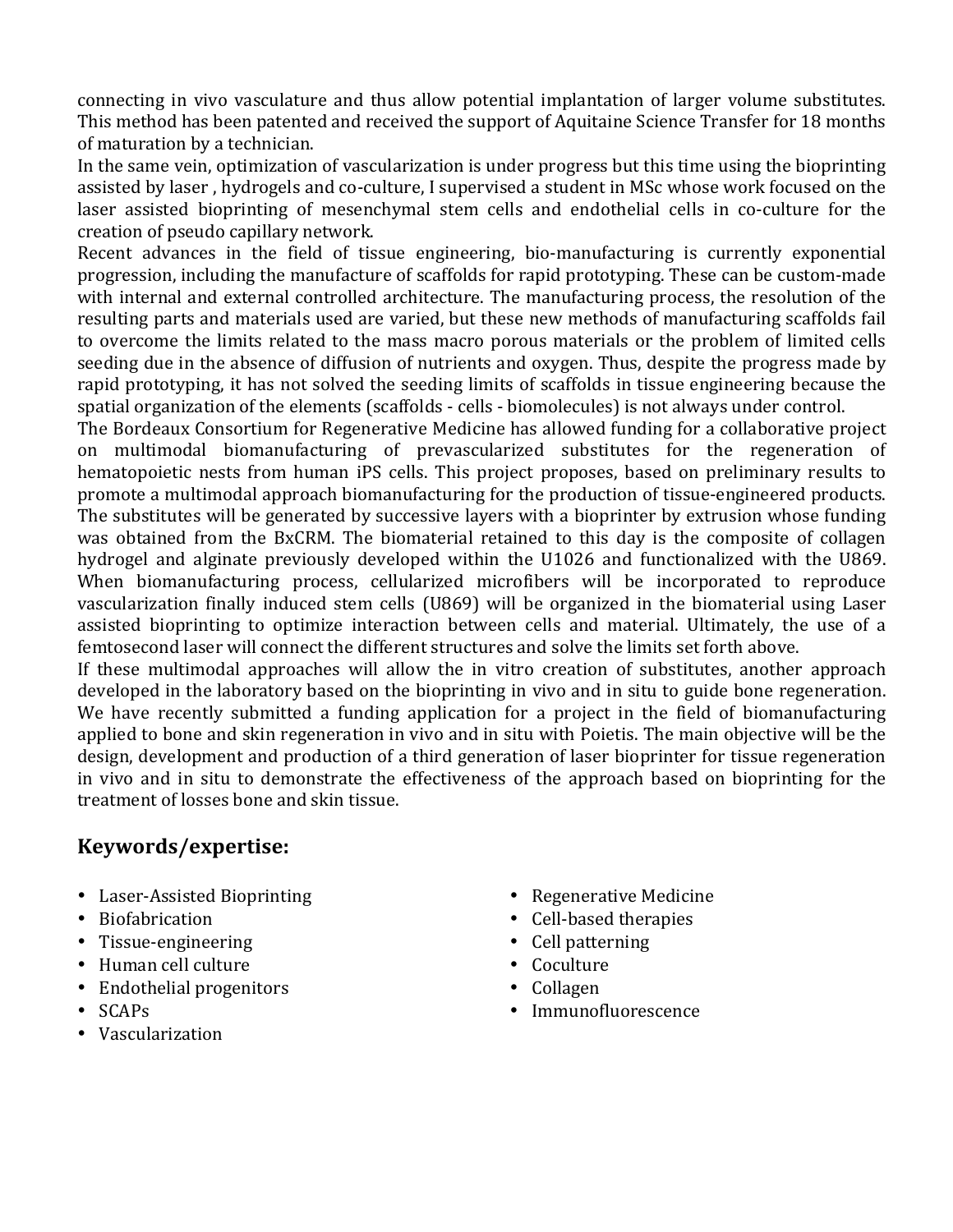# **Selected'publications:**

1. In vitro assessment of a collagen/alginate composite scaffold for regenerative endodontics. Devillard R, Rémy M, Kalisky J, Bourget JM, Kérourédan O, Siadous R, Bareille R, Amédée-Vilamitjana J, Chassande O, Fricain JC. Int Endod J. 2015 Dec 9. doi: 10.1111/iej.12591. [Epub ahead of print] PMID:)26650723 2) Cell patterning by laser-assisted bioprinting. Devillard R, Pagès E, Correa MM, Kériquel V, Rémy M, Kalisky J, Ali M, Guillotin B, Guillemot F. Methods Cell Biol. 2014;119:159-74. doi: 10.1016/B978-0-12-416742-1.00009-3. PMID: 24439284

3. Stress-induced sphingolipid signaling: role of type-2 neutral sphingomyelinase in murine cell apoptosis and proliferation.

**Devillard R**, Galvani S, Thiers JC, Guenet JL, Hannun Y, Bielawski J, Nègre-Salvayre A, Salvayre R, Augé<sub>N.</sub>

PLoS One. 2010 Mar 23;5(3):e9826. doi: 10.1371/journal.pone.0009826. PMID: 20352118

4. Resveratrol inhibits the mTOR mitogenic signaling evoked by oxidized LDL in smooth muscle cells. Brito PM, **Devillard R**, Nègre-Salvayre A, Almeida LM, Dinis TC, Salvayre R, Augé N. Atherosclerosis. 2009 Jul;205(1):126-34. doi: 10.1016/j.atherosclerosis.2008.11.011. Epub 2008 Nov 24.

# **Patents:**

Procédé de retrait d'un fragment solide et ancillaire associé.

Raphaël DEVILLARD, John LOPEZ, Florent DELOISON, Jean François PELI, Benoit Appert-Colin, Christophe Pierre, 2015

Procédés de fabrication de structures tridimensionnelles par moulage pour l'ingénierie tissulaire. Jérôme Kalisky, Raphaël Devillard 2014

## **Teaching'Activities:** Endodontics

Univ. de Bordeaux, UFR Sciences Odontologiques, Bordeaux, France

## **Clinical'Activities:** Endodontics

CHU de Bordeaux, Service d'Odontologie et de Santé Buccale, Bordeaux, France

## **Funding:**

Aquitaine science Transfert Institut Francais pour la Recherche Odontologique Bordeaux Consortium for Regenerative Medicine

## **Memberships:**

CNEOC (Collège National des Enseignants en Odontologie Conservatrice), SFE (Société Française d'Endodontie)